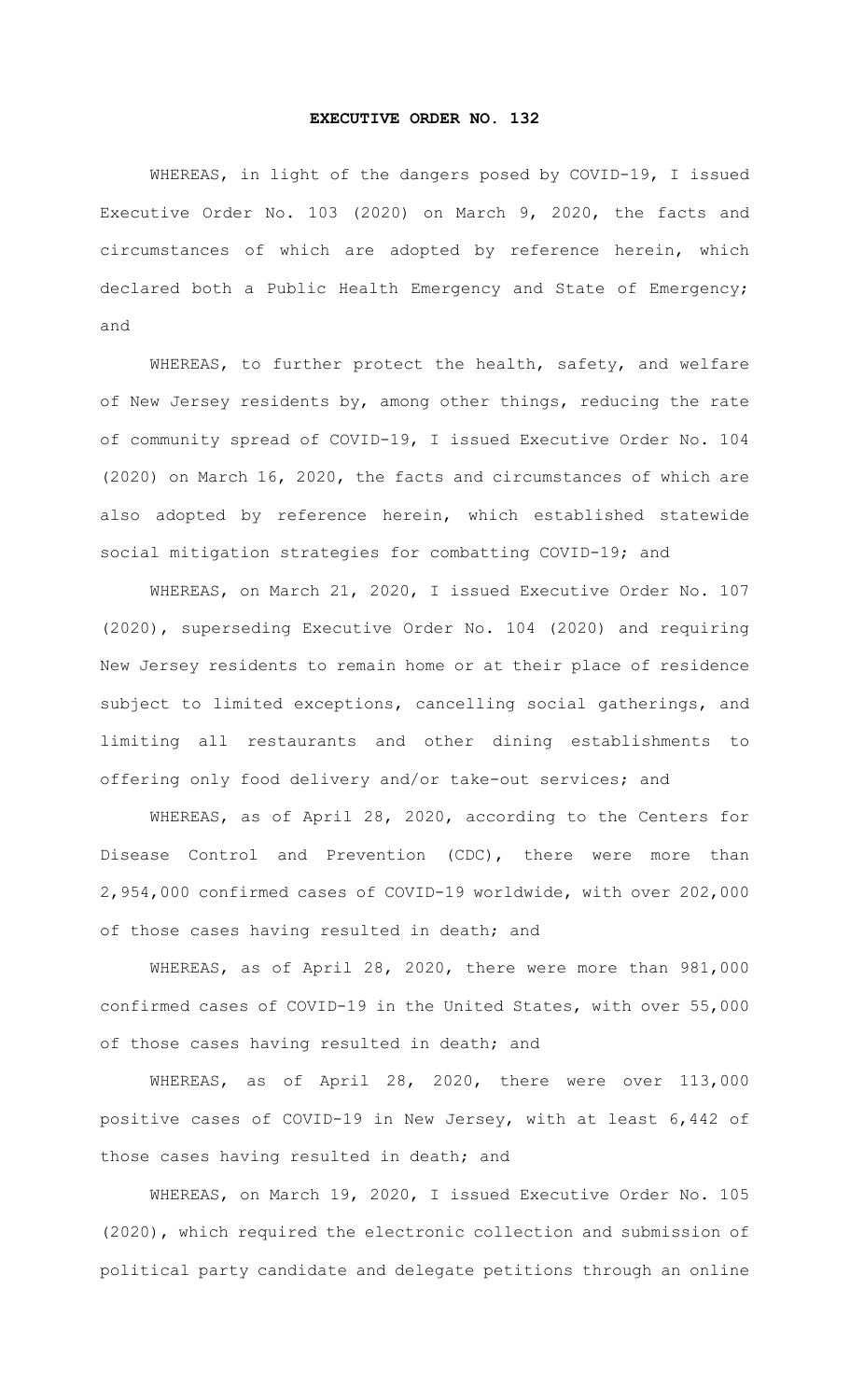form created by the Secretary of State in order to limit unnecessary person-to-person contact during the COVID-19 emergency; and

WHEREAS, Executive Order No. 120 (2020) extended the required electronic collection and submission of petitions through an online form to Independent candidates seeking direct nomination for the general election; and

WHEREAS, the New Jersey Statutes authorize voters to submit initiative and referendum petitions for a variety of purposes, including but not limited to, effectuating a change in or replacement of government, reducing or increasing a levy cap, or proposing local ordinances; and

WHEREAS, social distancing measures are required for a period of as-yet-undetermined duration, meaning unnecessary person-toperson contact must be limited; and

WHEREAS, New Jersey citizens are presently faced with the reality that exercising their statutory right to engage in direct democracy through collecting or filling out petitions may endanger their health and safety; and

WHEREAS, unless action is taken, the COVID-19 emergency will significantly hinder initiatives and referenda from meeting the petition requirements set forth in statutes, including but not limited to N.J.S.A. 40:69A-184, 40:69A-185, 40:69A-186, 40:74-10, 40:74-11, 40:41A-104, 40:41A-105 and 40:41A-106; and

WHEREAS, the full participation of voters is critical to a robust democracy; and

WHEREAS, allowing initiative and referendum campaigns to submit their petitions electronically, in addition to hand delivery, will help limit unnecessary person-to-person contact; and

2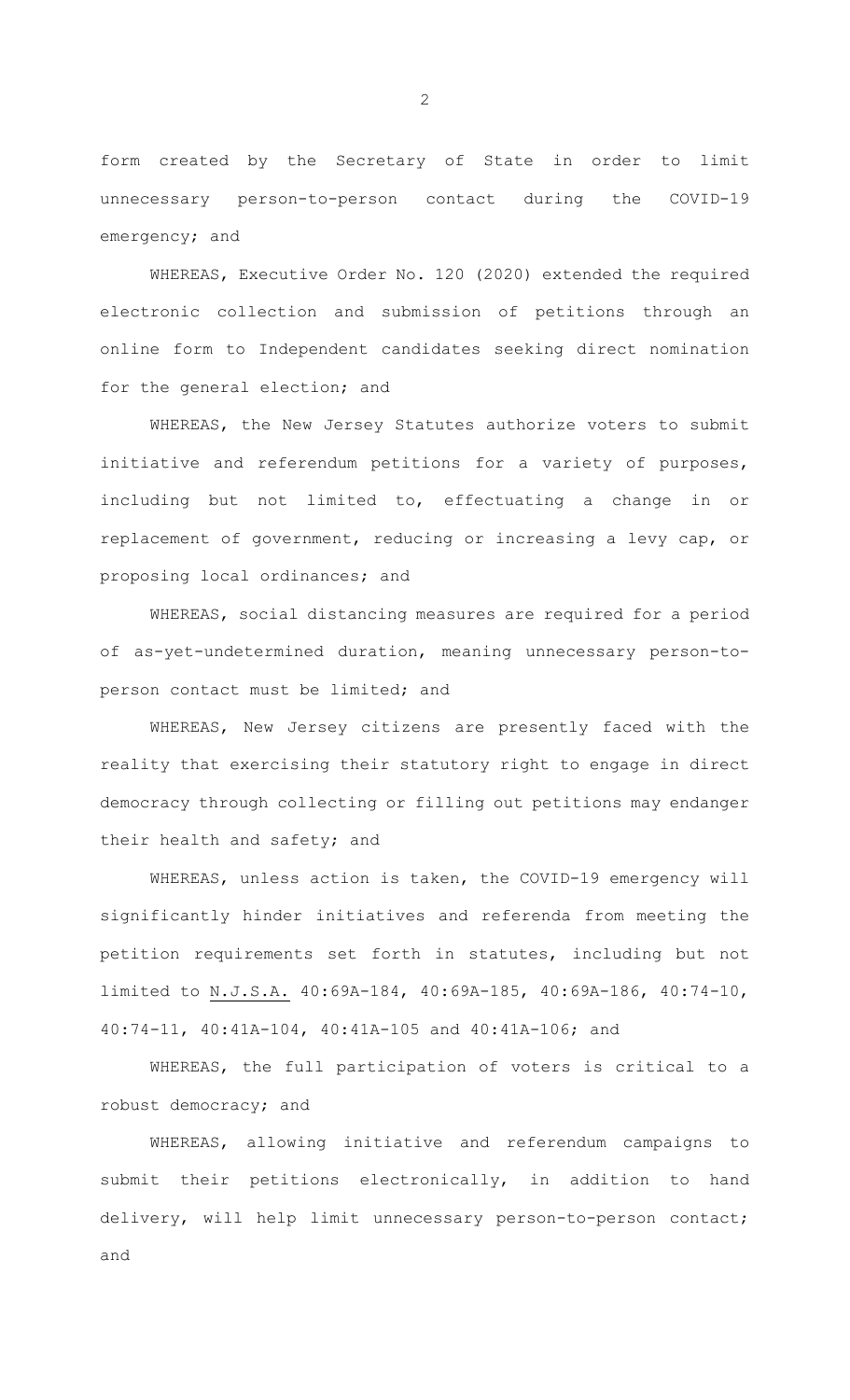WHEREAS, allowing voters to fill out and submit initiative and referendum petitions electronically, so that initiative or referendum campaigns need not physically gather petitions by going to individual voters in person, will help limit unnecessary personto-person contact; and

WHEREAS, temporarily modifying the requirements of statutory provisions, including but not limited to N.J.S.A. 40:69A-186, 40:74-11, and 40:41A-106, to allow for electronic submission of petitions is needed to ensure voters can safely exercise their democratic rights during this unprecedented public health crisis; and

WHEREAS, the Constitution and statutes of the State of New Jersey, particularly the provisions of N.J.S.A. 26:13-1 et seq., N.J.S.A. App. A: 9-33 et seq., N.J.S.A. 38A:3-6.1, and N.J.S.A. 38A:2-4 and all amendments and supplements thereto, confer upon the Governor of the State of New Jersey certain emergency powers, which I have invoked;

NOW, THEREFORE, I, PHILIP D. MURPHY, Governor of the State of New Jersey, by virtue of the authority vested in me by the Constitution and by the Statutes of this State, do hereby ORDER and DIRECT:

1. In addition to accepting hand delivery of initiative and referendum petitions, county clerks and municipal clerks shall allow for these petitions to be submitted electronically.

2. The county clerks and municipal clerks shall also accept petitions with signatures collected via an online form. A generic template of this form shall be created by the Secretary of State, in consultation with the Department of Law and Public Safety. This form shall be available for use by May 1, 2020.

3